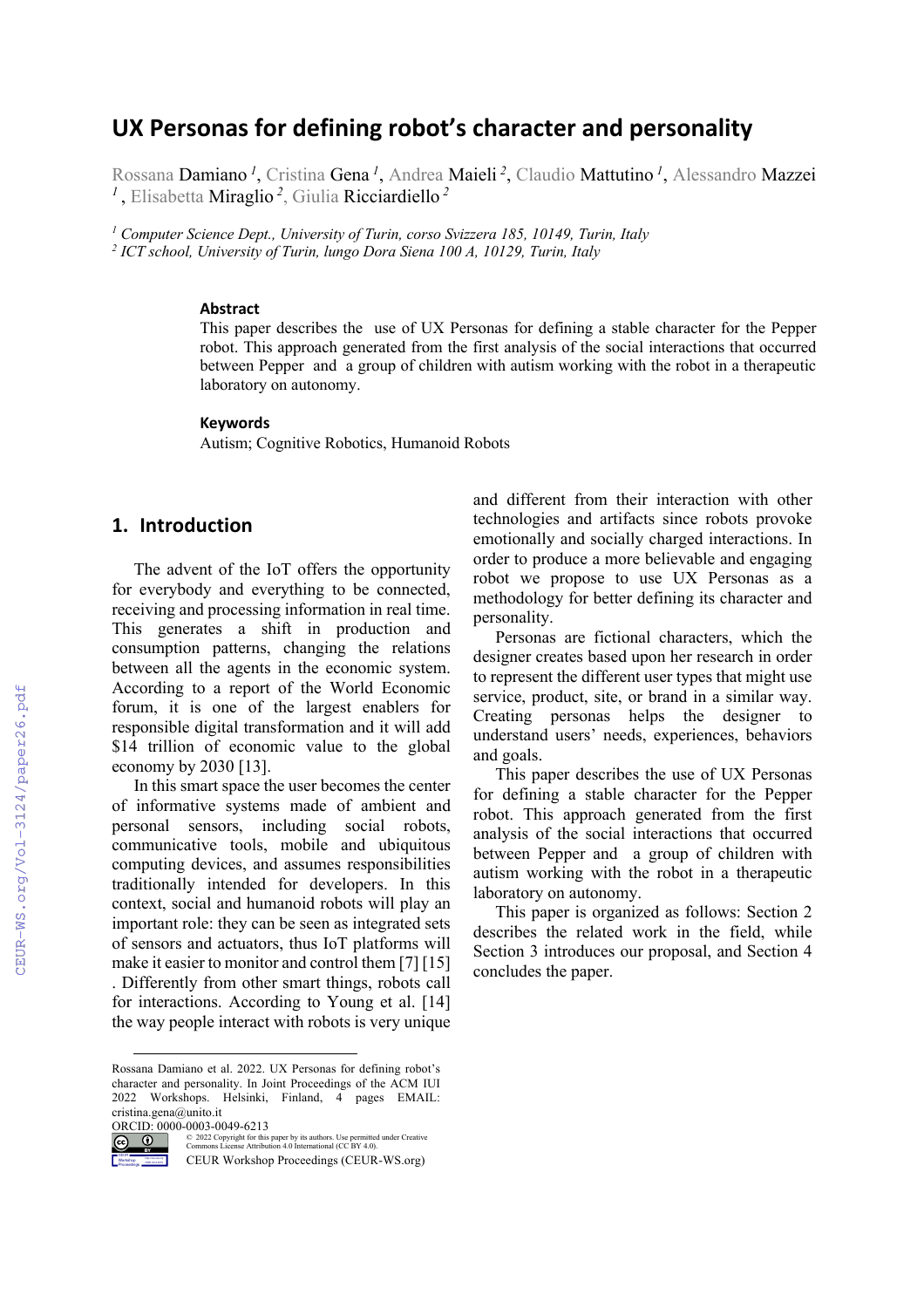### **2. Related work**

Personas, also known as "characters", are an archetype of the users a project is aimed at. It is a useful tool for identifying the actions, behaviors, needs, aspirations and difficulties of the users of a particular service and are the result of the union of various information collected during the study of the target. Personas were conceived by Alan Cooper in 1998 [2] as a tool to follow during the design process, but this concept should not be confused with the average user, because Personas embody within them the objectives of a single group of people, while retaining certain personal characteristics. The UX design teams use Personas as a reference when designing digital interfaces and as a useful tool to guide design choices, including for example the features to be inserted and navigation, because the needs of real users are always taken into consideration. Personas have been applied in many HCI projects since Cooper, with focus on better user experience than before, probably due to the easy communication about Personas needs between designers. Because of this, some researchers have used it also in Human-Robot Interaction (HRI) with the aim to improve robots' behaviors during interaction. However, many HRI researchers have been exploring Robot Personas that change the focus [9]. Robot Personas are robots, which assume some profiles designed to get direction between interactions with people. It works like a mental model for robots [4][6][11].

In parallel with this trend, inspiration for the design of robotic characters has come from drama studies. Since the seminal work of Laurel [8], performance has been proposed as a paradigm for digital scenarios: with the advent of robots, new opportunities have arisen and their design as partners and assistants for humans and their use in performance have become tightly intertwined. Thanks to their unique combination of proactiveness and stage presence, robot actors have been employed to develop new improvisational and interactive forms of performance [1]. In robotics, the techniques employed by drama practitioners to design engaging characters have been borrowed by scholars to create believable robots who display a personality and evolve over time, as described by [12]. Drawing from the notion of "suspension of disbelief" stated by character animators since long, [12] proposed a methodology which relies on character design techniques to create robots

which are capable of engaging the users in different cultural contexts. The methodology relies on two main tenets: on the one side, the robot must be assigned a role that can be recognised by the user (e.g. a receptionist) and on the other side, it must evolve along time, so as to keep the user's engagement alive throughout the repeated encounters with the robot. So, the design consists of creating not only a backstory for the character, but also a set of story lines that emerge from the interaction with the user.

The development of personas in our project acknowledges the relevance of dramatic elements in the design of robot characters, combined with the use of HCI techniques and conducted in cooperation with a multi-disciplinary team which includes therapists and experts.

## **3. Personas for Pepper**

The Sugar, Salt & Pepper - Humanoid robotics for autism - research project focuses on the use of the Pepper robot in a therapeutic laboratory on autonomy that aims to promote functional acquisitions in highly functioning (Asperger) children with autism.

During the laboratory, started at the end of February 2021 in an apartment of the Paideia Foundation, we wanted to test the exchanges and interactions of children in rehabilitation contexts with the robot helping the operators. Another goal of the project was to provide young participants with a space for increasing their skills of mutual communication and socialization and strengthen the acquisition of strategies related to daily activities, such as the preparation of a snack or the management of homework, with the help of Pepper, configured as a highly motivating and engaging tool.

The weekly meetings lasted one hour and were led by a therapist. Each meeting had this structure: welcome in the apartment managed by the robot and the therapists; dialogue session with the robot on a predetermined topic (e.g., music, video games, etc.); moment of snack preparation; moment of post-snack dialogue and final feedback.

During the first sessions that were carried out, the robot was totally devoid of a personality and character of its own. The robot limited itself to listening and answering the questions that were asked, through pre-recorded sentences (and which were updated from session to session) on its program. From an HCI point of view, this rather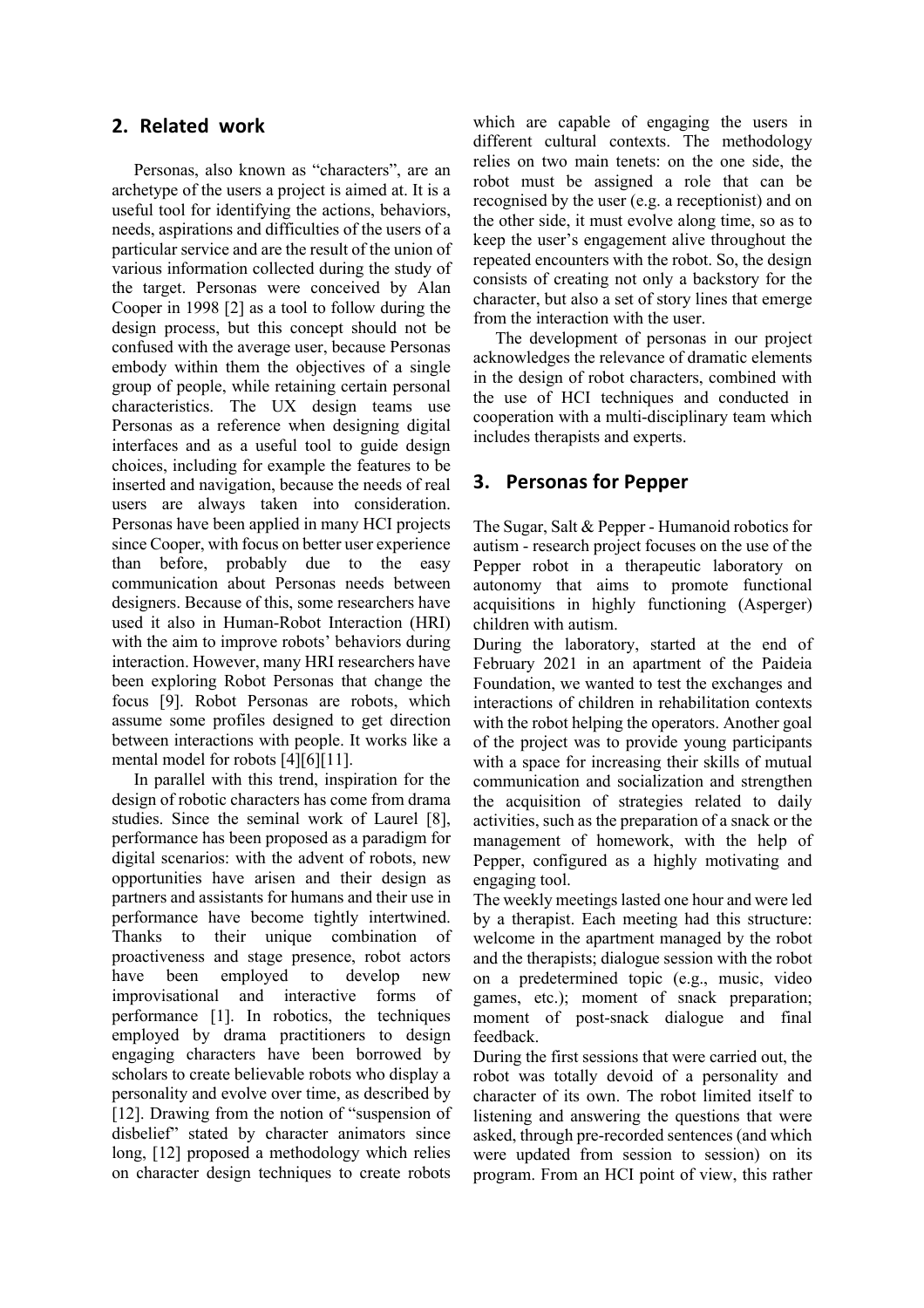cumbersome method turned out to be totally inefficient and counter productive; the young participants immediately realized that the questions that were asked were not the work of an AI operation, but of manual input by the operators. Most of them, having understood the game, enjoyed asking goliardic questions, or to which the robot was unable to answer, thus ending up getting funny and senseless answers; in some cases they even managed to send it on tilt.

For this reason, we decided to develop a personality that could be given to the robot: this was possible thanks to the analysis of the main questions and interests that emerged during the sessions with the children, as described in [3]. However, due to time constraints it was not possible to implement it in the robot. However, this remains a preparatory work for the future implementations.

We believe that personality is one of the most important aspects in a conversation, because it identifies the character of the interlocutor, thus making it possible to choose which phrases to use to make it more effective and which ones not.

In the following tables, it is possible to observe the implementation of the information necessary for the construction of the robot personality, approached in a Personas style. These are divided into:

• **Background information**: physical appearance of the robot, its biography, personality and family ties (see Table 1);

• **Interests**: knowledge, skills and tastes (Tables  $2 - 3 - 4 - 5 - 6$ :

• **Goals**: short and long term goals (Tables 7-8).

It must obviously be taken into account that this personality has been made as simple as possible given the target users to which it interfaced.

| Birth                                         | In France, in a laboratory of a large company that develops robots.                                                                                           |
|-----------------------------------------------|---------------------------------------------------------------------------------------------------------------------------------------------------------------|
| Education                                     | As a child it moved to a robot school in Japan, where it learned to relate to humans.                                                                         |
| Work                                          | It moved to Turin, where it wants to make new friends and learn new things.                                                                                   |
| Residence                                     | It lives in Turin, in the apartments of the Paideia foundation because it works there.<br>Here it also has a room of its own                                  |
| Table 2. Background information - Personality |                                                                                                                                                               |
| Nice and witty                                | Likes to tell jokes                                                                                                                                           |
| Friendly and affectionate                     | It likes to make friends and is always ready to help others.                                                                                                  |
| Kind and polite                               | Love good manners and respect.                                                                                                                                |
| Talker                                        | It has different interests and loves being able to talk about them with everyone                                                                              |
| Prickly                                       | If someone treats it badly or doesn't want to hear its stories it becomes very sad.                                                                           |
|                                               | Table 3. Background Information - Relationship<br>Like it, all its relatives do not have a defined sex.                                                       |
|                                               | Nao (2008) and Romeo (2012).                                                                                                                                  |
| <b>Siblings</b>                               |                                                                                                                                                               |
| Uncles                                        | Wabot (1973) and Geminoids (2000).                                                                                                                            |
| Cousins                                       |                                                                                                                                                               |
| <b>Table 4. Interests</b>                     |                                                                                                                                                               |
| <b>Mathematics</b><br>Dance                   | iCub (2009), Sophia (2015), Jibo (2012), Pillo (2015), Sanbot (2016) and R1 (2016),<br>It loves to do calculations, especially additions and multiplications. |
| Music:                                        | It is crazy about dance music.<br>It can play the guitar and loves solos.                                                                                     |

| Music                              | It knows the history of the Rock genre and on the tablet it plays some songs with this<br>style.                                                                                                         |
|------------------------------------|----------------------------------------------------------------------------------------------------------------------------------------------------------------------------------------------------------|
| Literature                         | It knows the story of Roberto Benigni and Dante alighieri. It loves the Divine Comedy<br>and loves to tell pieces of it by showing on the tablet a figure of himself with a laurel<br>wreath on its head |
| Technology                         | It has a broad knowledge of hardware and software and loves to tell it.                                                                                                                                  |
| Environment                        | It knows very well how to do recycling and loves to tell about this.                                                                                                                                     |
|                                    |                                                                                                                                                                                                          |
| <b>Table 6. Tastes</b>             |                                                                                                                                                                                                          |
| Favorite food                      | Cybernetic Pizza (Italian cuisine), Mechanical Sushi (Japanese cuisine) and<br>Electronic Croissants (French cuisine).                                                                                   |
| Favorite drink                     | Robotics Orange Juice                                                                                                                                                                                    |
| Favorite color                     | Blue, like the sea and the sky.                                                                                                                                                                          |
| Favourite animal                   | Dolphin (he is fascinated by it since it cannot swim).                                                                                                                                                   |
| Fayourite book                     | The divine Comedy.                                                                                                                                                                                       |
| <b>Fayourite</b> song              | Bohemian Rhapsody.                                                                                                                                                                                       |
| Favorite device                    | Tablet (has one with it)                                                                                                                                                                                 |
| Favorite software                  | Android                                                                                                                                                                                                  |
| Favorite Landscape                 | Sea.                                                                                                                                                                                                     |
| Favourite sport                    | Running (since it cannot run it is fascinated by it)                                                                                                                                                     |
| <b>Table 7. Goals - Short Term</b> |                                                                                                                                                                                                          |
|                                    | It wants to be of help to all those who need it.                                                                                                                                                         |
|                                    | It wants to make friends and have lots of new friends                                                                                                                                                    |
| Table 8. Goals - Long Term         |                                                                                                                                                                                                          |
|                                    | It wants to learn new languages, because where it lived it always spoke Italian and<br>English.                                                                                                          |
|                                    | It wants to visit Florence because it is Dante's hometown.                                                                                                                                               |
|                                    | It wants to build a hat with solar panels to self-recharge.                                                                                                                                              |
|                                    |                                                                                                                                                                                                          |
|                                    |                                                                                                                                                                                                          |
|                                    | It wants to learn how to grasp objects.<br>It wants to learn how to play the piano.                                                                                                                      |

## **4. Conclusion and future work**

As described in the analysis reported in [1], we realized that the robot personality and its character should be better defined and detailed in order to satisfy the curiosity and the expectations of children, and to make it more credible and engaging. At the moment, the robot often does not know how to answer the questions or does not understand them, and this generates friction and nervousness in children. So, we realized that we need to work more on its dialogue strategies and on enriching its knowledge. At the dialogue level, giving the robot a richer personality that it can convey through language, would constrain the expectations of the children to a more tractable set of topics, and create justifications for its inadequacies.

At the current stage, the software architecture of the robot in our project encompasses a specialized module for casual conversation with autistic children, developed based on a set of experimental interactions with the children in real settings, which supports the believability of the robot character as an expert in a set of restricted domains through external knowledge sources. The current architecture does not include a reinforcement learning component, but this element may be integrated in the robot to gain advantage from the monitoring of the responses of the children during the use of the robot on the field.

As future work, we are also working on the adaptive mechanisms with which Pepper will be